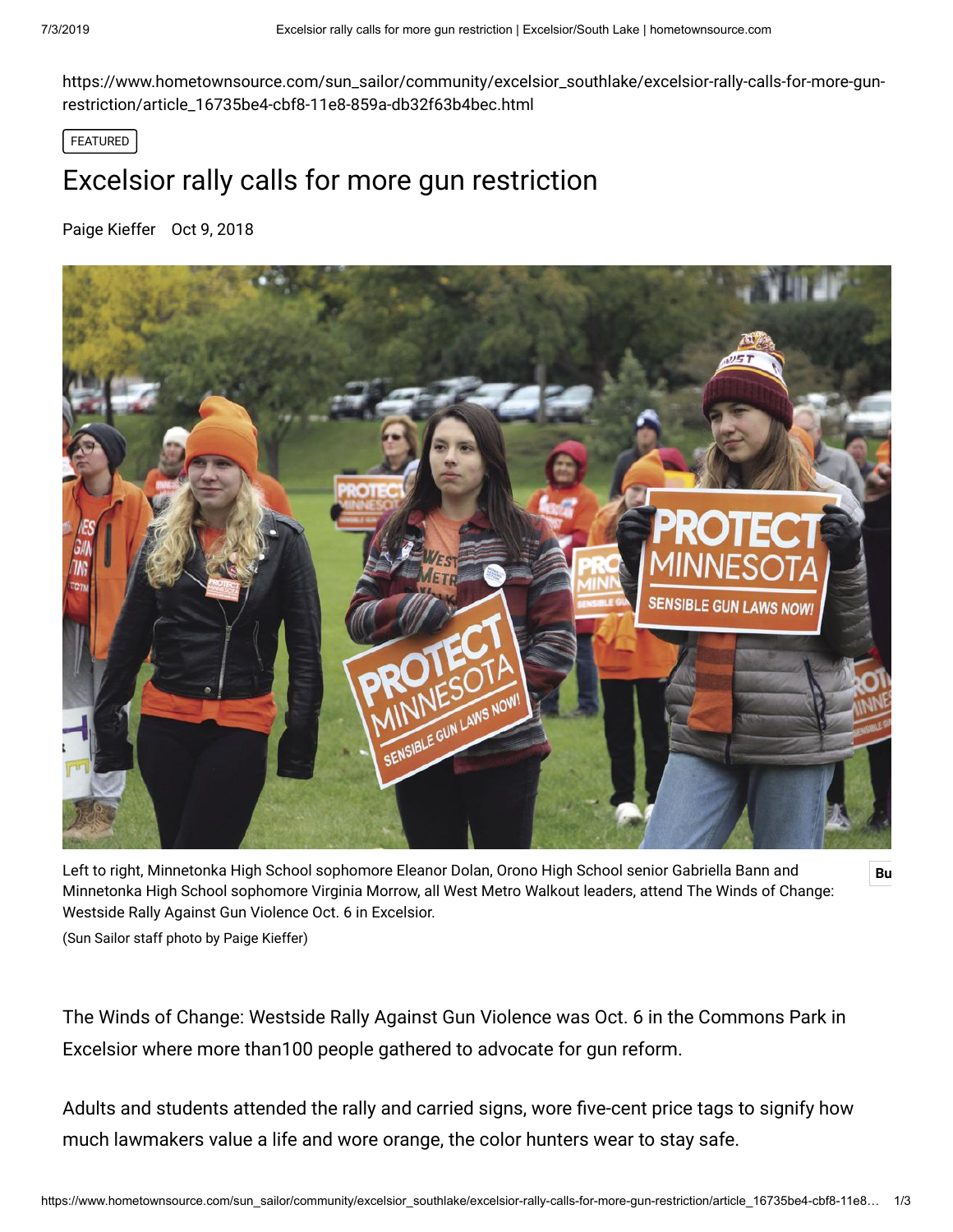The rally was sponsored by Protect Minnesota's student caucus, Students Protect Minnesota. Protect Minnesota is a nonprofit organization that works to reduce gun violence while respecting the Second Amendment.

The Rev. Nancy Nord Bence, executive director of Protect Minnesota, spoke in favor of gun reform legislation that failed to pass in Minnesota. Numerous bills were passed across the nations.

"Our lawmakers do not care enough about the safety of our students, of the safety of our communities, workplaces or homes to do what needs to be done to pass sensible gun laws," Bence said.

The group is pushing for legislation on expanded background checks on all gun sales including private sales, and a red flag law or a extreme risk protection order, which permits police or family members to petition a state court to order the temporary removal of firearms from a person who may be dangerous to others or themselves.

Sen. Steve Cwodzinski (DFL-Eden Prairie), a retired Eden Prairie High School teacher, spoke at the rally advocating for stricter gun laws. He spoke about his concerns for students' safety both in and out of school.

"I continue to be sick and tired of our young dying in the prime of their lives," he said. "The American dream for far to many has become the national nightmare. Many of our young are suffering from PTSD that will affect them for the rest of their lives and it's not from going off to war but from going to school. Our youth are losing confidence in us to keep us safe. ... The youth are again waking us adults out of our slumber."

Many students from the West Metro Walkout attended the rally to advocate for gun reform. The group was formed in response to the school shooting at Marjory Stoneman Douglas High School in Parkland, Florida.

Leaders including Minnetonka High School sophomore Eleanor Dolan, Orono High School senior Gabriella Bann and Minnetonka High School sophomore Virginia Morrow said that the biggest thing people can do to advocate for gun reform is to get out and vote if they can't campaign for candidates who are pro-gun reform or encourage others to cast their ballots Tuesday, Nov. 6.